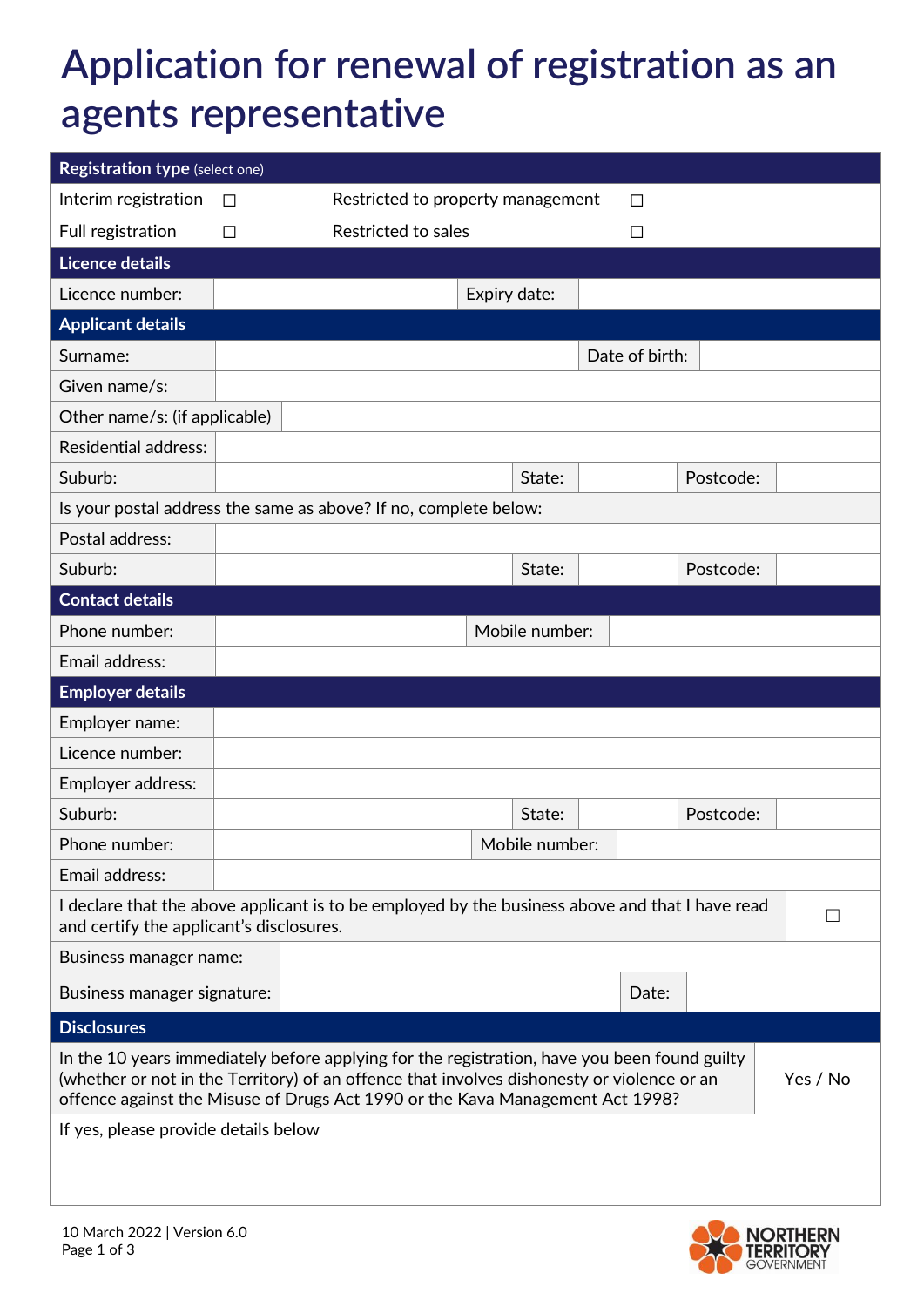| Are you an undischarged bankrupt or have you applied to take the benefit of any law for<br>Yes / No<br>the relief of bankrupt or insolvent debtors, compounded with creditors or made an                                                                                                       |  |  |  |  |  |  |  |
|------------------------------------------------------------------------------------------------------------------------------------------------------------------------------------------------------------------------------------------------------------------------------------------------|--|--|--|--|--|--|--|
| assignment of your remuneration for their benefit?                                                                                                                                                                                                                                             |  |  |  |  |  |  |  |
| If yes, please provide details below                                                                                                                                                                                                                                                           |  |  |  |  |  |  |  |
|                                                                                                                                                                                                                                                                                                |  |  |  |  |  |  |  |
| Are you mentally incapable of performing duties as an agent's representative?<br>Yes / No                                                                                                                                                                                                      |  |  |  |  |  |  |  |
| If yes, please provide details below                                                                                                                                                                                                                                                           |  |  |  |  |  |  |  |
|                                                                                                                                                                                                                                                                                                |  |  |  |  |  |  |  |
| Have you been disqualified from holding a licence, certificate of registration or other<br>authority under the Consumer Affairs and Fair Trading Act 1990 or have you had a licence,<br>Yes / No<br>certificate or other authority suspended?                                                  |  |  |  |  |  |  |  |
| If yes, please provide details below                                                                                                                                                                                                                                                           |  |  |  |  |  |  |  |
|                                                                                                                                                                                                                                                                                                |  |  |  |  |  |  |  |
| Have you failed to pay a monetary penalty payable under this Agents Licensing Act 1979,<br>Yes / No<br>the Consumer Affairs and Fair Trading Act 1990 or corresponding law or failed to comply<br>with a direction given by the Agents Licensing Board? (If yes, please provide details below) |  |  |  |  |  |  |  |
| If yes, please provide details below                                                                                                                                                                                                                                                           |  |  |  |  |  |  |  |
|                                                                                                                                                                                                                                                                                                |  |  |  |  |  |  |  |
| <b>Applicant declaration</b>                                                                                                                                                                                                                                                                   |  |  |  |  |  |  |  |
| I, (full name):                                                                                                                                                                                                                                                                                |  |  |  |  |  |  |  |
| Of: (address)                                                                                                                                                                                                                                                                                  |  |  |  |  |  |  |  |
| Solemnly and sincerely declare that:                                                                                                                                                                                                                                                           |  |  |  |  |  |  |  |
| All statements and information contained in this application are true and correct to the best of my<br>knowledge by virtue of the Oaths, Affidavits and Declarations Act 2010; and                                                                                                             |  |  |  |  |  |  |  |
| I have read and understood the information contained in this application; and<br>$\bullet$                                                                                                                                                                                                     |  |  |  |  |  |  |  |
| I am employed by, or in the service of, a licensed real estate agent within the Territory; and<br>$\bullet$                                                                                                                                                                                    |  |  |  |  |  |  |  |
| The declaration is true and correct; and<br>I know that it is an offence to make a declaration that is false in any material particular.                                                                                                                                                       |  |  |  |  |  |  |  |
| This declaration is made at: (location)<br>on: (date)                                                                                                                                                                                                                                          |  |  |  |  |  |  |  |
| Applicant signature:                                                                                                                                                                                                                                                                           |  |  |  |  |  |  |  |
| Note: Under the Oaths, Affidavits and Declarations Act 2010 a person wilfully making a false statement or<br>altering a statement, in a statutory declaration is guilty of a crime and is liable to a penalty or imprisonment,<br>or both.                                                     |  |  |  |  |  |  |  |